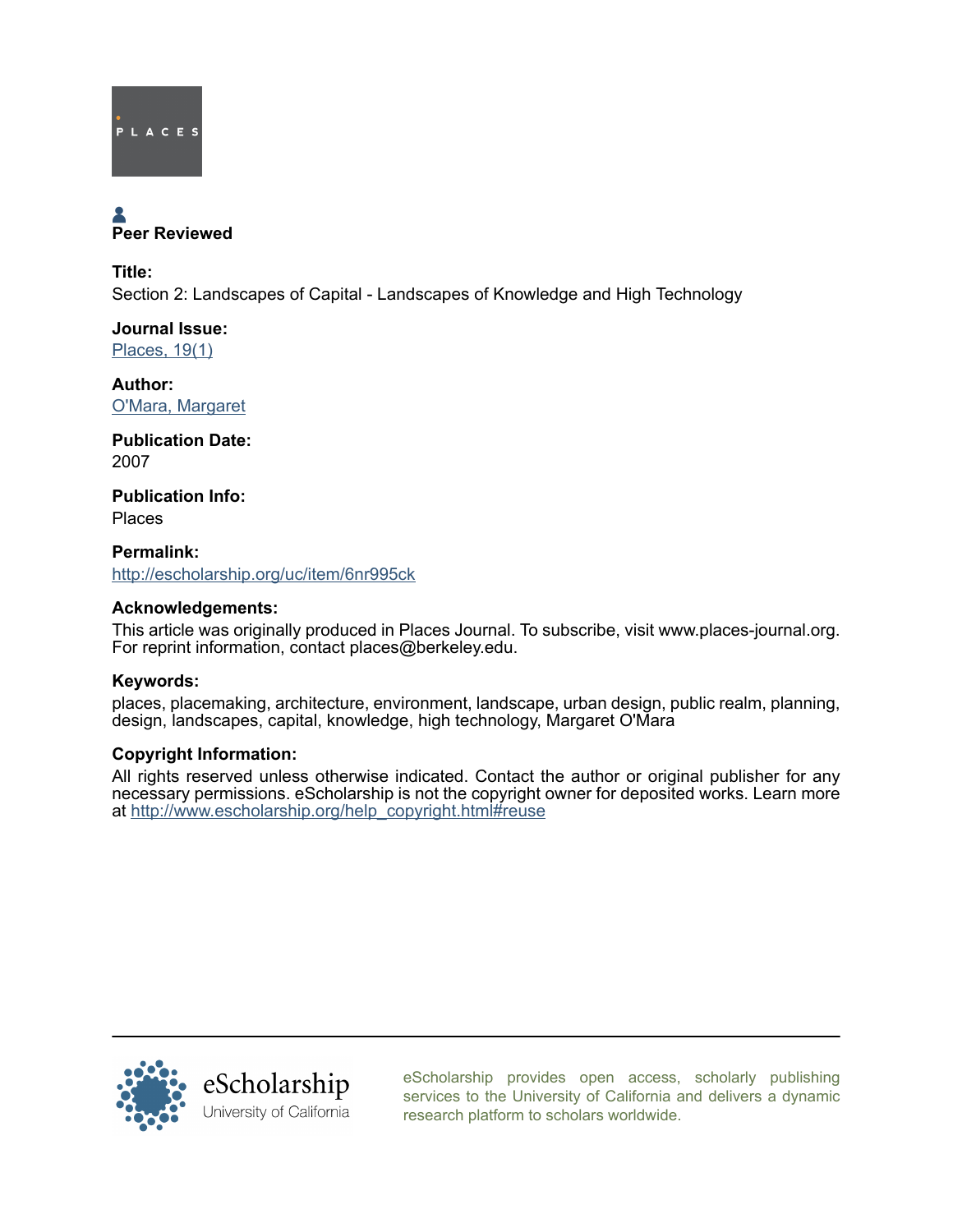# **Landscapes of Knowledge and High Technology**

## **Margaret O'Mara**

*[T]his is a very special productivity, that of the minds of men and women. While they must be given the proper tools and facilities (which is relatively easy), they must also be put in an atmosphere that will be conducive to concentration and creativity.*

*—U.S. economic development official speaking at a conference on "Research and the Community," 1961*<sup>1</sup>

*The bottom line is that cities need a people climate even more than they need a business climate. —Richard Florida,* The Rise of the Creative Class*, 2004*<sup>2</sup>

In pursuit of good jobs and a strong tax base, metropolitan regions across the U.S. have recently become fixated on building "knowledge-industry" clusters and attracting the white-collar professionals who work in and around them. Yet, as technology firms expand globally, both to capture new consumer markets and decrease labor costs, this competition has become increasingly international. Knowledge-industry workers, too, have become more mobile; and as they choose jobs for lifestyle as well as economic reasons, their perceived wants have become a major influence on regional economic priorities and urban initiatives.

Worldwide, the rise of the knowledge economy is having a profound aesthetic and spatial impact on cities. Occurring within a broader context of suburbanization, economic globalization, and urban gentrification, the knowledge economy is intensifying these trends and creating its own landscapes. Think "high-tech region," and the image that comes to mind resembles Boston's Route 128 or Northern California's Silicon Valley—suburban, low-rise, glass-clad buildings amid generous and heavily landscaped grounds. Historians and social commentators have even given this landscape a number of catchy labels, such as Robert Fishman's "technoburbs" and Joel Kotkin's "nerdistans."<sup>3</sup>

While seemingly easy to identify and categorize, twenty-first-century landscapes of knowledge are actually products of an incredibly complex bundle of social, political and economic conditions. These originated in a unique historical moment—the first two decades of the Cold War. The quest to replicate the economic success of Route 128 and Silicon Valley is decades old, and the failure of many cities and regions to do so partly reflects the impossibility of replicating the original historical events and regional assets that created them.

This essay provides a brief dissection of the forces that created the prototypical landscape of knowledge, and explores how successive waves of social and economic

change have altered and reinterpreted this model while keeping its core characteristics intact. The discussion focuses on high-technology industries—since these typify the leading edge of the knowledge economy. High-technology firms are among the world's most dynamic and innovative, and they have had great influence on the service industries (real estate, finance, and law) that support them.

Landscapes of knowledge do not occur in isolation from larger social change. They are both *responses* to broader political and social transformations and *catalysts* for the rearrangement of urban space. Their story is central to the history of the contemporary city and suburb, showing how the twentieth-century political economy helped map out twenty-first-century urban space.

Historicizing the pursuit of the "creative class" and the coming of the "flat world" helps illuminate why some places have been more adept at building knowledge-based clusters, and why these activities so often cause urban de-densification and increased social and economic polarization.<sup>4</sup>

#### **The Cold War and the Suburban Model**

Why does high technology gravitate to suburbs? Ask a high-tech CEO, and she may cite the cost of land, company space needs, proximity to labor, nearness to compatible firms, and the quality of infrastructure. During the past half century, suburbs have generally done a better job of providing these desired amenities than cities. Yet the ability of suburbs to attract corporate facilities has also been conditioned by a broader political economy that influences land costs, residential options, and industrial mix.

This is true all over the world, but especially in the United States. For more than half a century, U.S. government policies have subsidized land and housing costs through tax breaks to landowners; they have paid for new road and utility infrastructure at the edge of metropolitan areas; and they have provided both direct and indirect incentives for industries to locate in suburban areas. Such incentives have been particularly significant in the case of the technology industry, a sector that came of age in the suburban era and relied heavily on federal spending during its early years.

Indeed, the global technology industry of today exists largely as a result of U.S. government policy in the 1950s and 60s. In the name of competing militarily and intellectually with the Soviet Union, unprecedented investments were made in university science and engineering programs, and the U.S. government became a major customer of firms with the technical expertise to develop sophisticated military machinery. In doing so, the federal govern-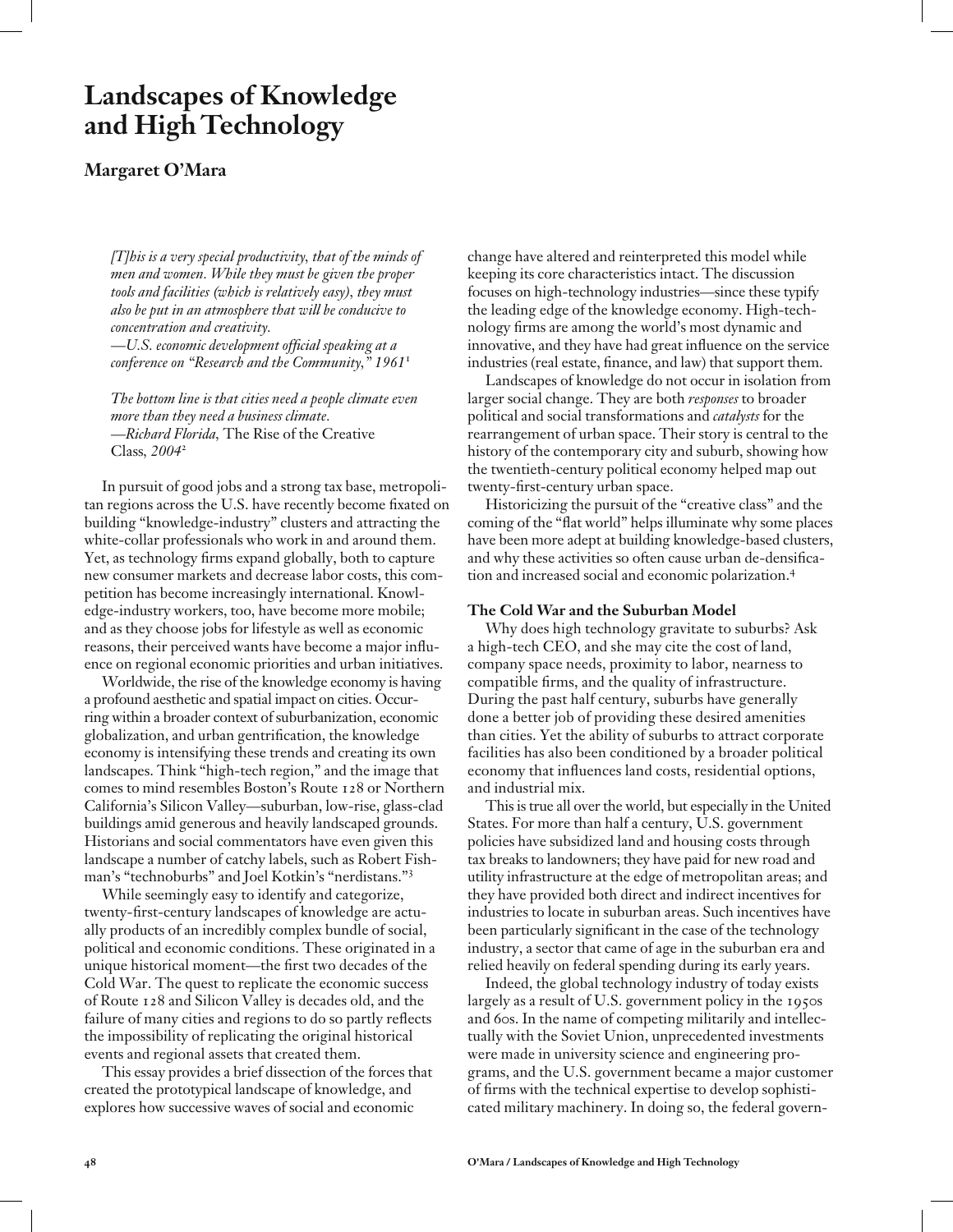

ment arguably became the first (and largest) high-tech venture capitalist. Yet this public spending was geographically uneven. Some regions received many more federal grants than others, fostering the growth of technology clusters. The bulk of Cold War research and development contracts also went to Sunbelt regions experiencing rapid suburban growth.

Cold War funds flowed unevenly at the intra-metropolitan level as well—for both deliberate and indirect policy reasons. One seemingly unlikely catalyst was the Cold War civil defense campaign. In the doomsday scenarios of military planners, downtown business districts were seen as ground-zeroes for Soviet nuclear attack. In response, both Congress and the Truman and Eisenhower Administrations built a number of incentives into military contracts and tax policy to encourage defense-related industries to choose "safe" suburban locations. Such incentives may have been small, but they were significant to the often

struggling firms that later seeded the high-tech industry. Whether new entrepreneurial start-ups or the research arms of established manufacturers, these enterprises usually lacked commercial markets for their products, and relied on government contracts to stay in business.

**Top left:** A Stanford official shows Lockheed executives plans for its prototypical research park. Courtesy of Stanford University Archives. **Top right:** The American idea of "campus" presumes that spacious, quasi-rural environments are conducive to intellectual discovery. Nassau Hall at Princeton. Library of Congress, Prints and Photographs Division, Historic American Buildings Survey, HABS NJ,11- PRINT,4B-1. **Bottom right:** Landscapes of knowledge are the product of publicly subsidized suburban freeways. Special Collections and University Archives, Georgia State University Library. **Bottom left:** New knowledge landscapes far from city centers required places for workers to eat and socialize, such as this cafeteria at Bell Laboratories' 1940s facility in New Jersey. Library of Congress, Prints and Photographs Division, Gottscho-Schleisner Collection, LC-G612-T-42361 DLC.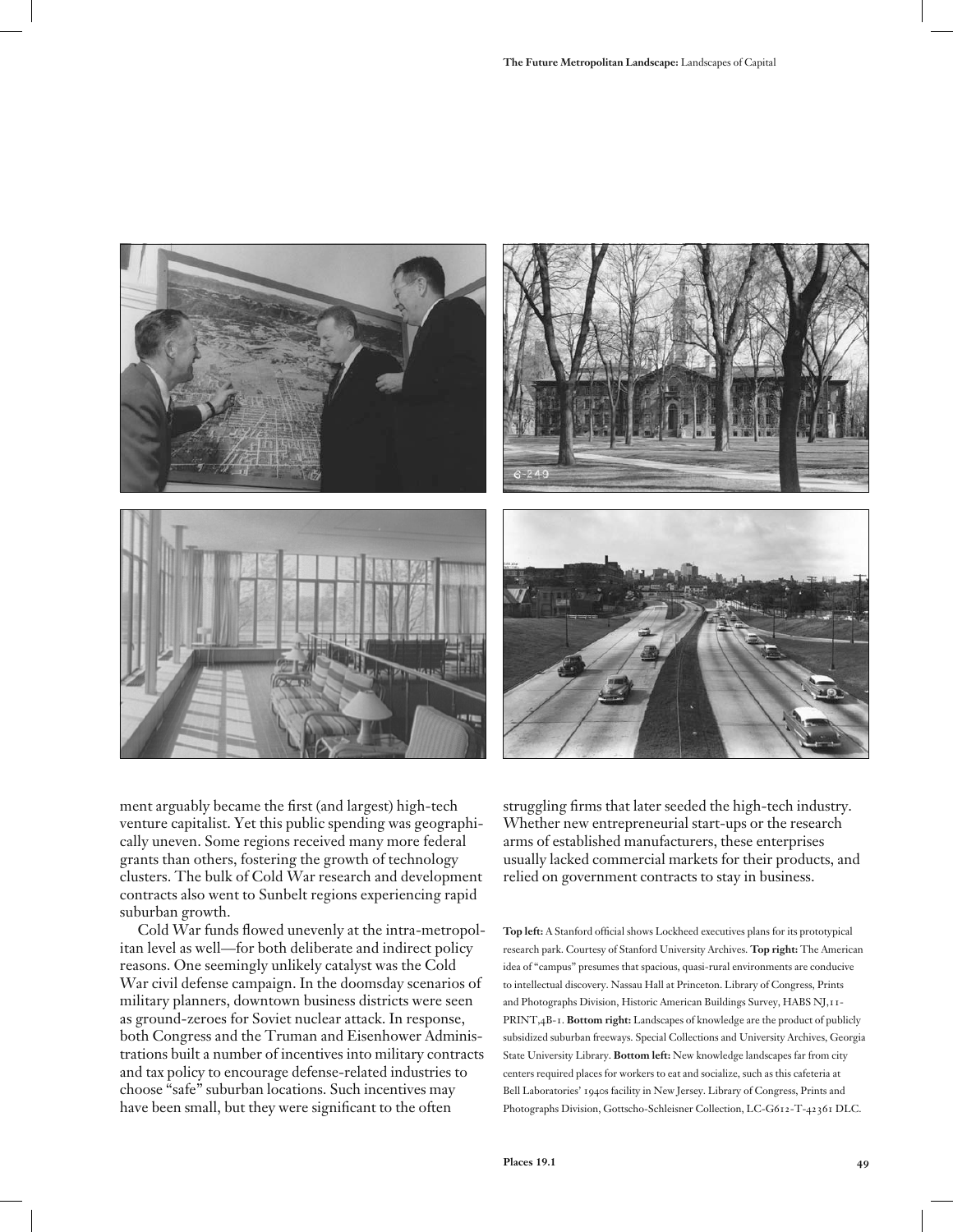#### **Early Knowledge Workers**

The demographic profile of the early technology workforce also played a role in shaping early knowledge landscapes. The Cold War created tremendous demand for talented and experienced scientists and engineers, both at universities and private-sector manufacturing and research firms. Media attention during this period further bolstered the visibility of scientists and their activities.

As the prestige of knowledge workers rose, the public definition of "high-tech worker" also narrowed. Even if blue-collar, assembly-line jobs provided the bulk of employment in the sector (and still does), the public face of high technology was white-collar, professional and managerial—and more often than not, white and male. An image of the typical high-technology worker as a welleducated, affluent family man became solidified in the minds of politicians and business leaders. Such workers were desirable not only because they added to a region's tax base, but because they brought a glamorous space-age cachet.

Local governments, employers and institutions soon became preoccupied with establishing environments to appeal to this demographic. Exhaustive studies were made to assess what scientific professionals might want in a community. Good housing and schools were found to be important—as they were to other white-collar workers. But access to an intellectual community of like-minded scientific people was also important, and this usually meant proximity to an elite research university. This raised the importance of such institutions in economic development terms.

As University of California Chancellor Clark Kerr noted in 1961, "universities have become 'bait' to be dangled in front of industry, with drawing power greater than low taxes or cheap labor."<sup>5</sup>

#### **The Early Research Park**

At the time, mass suburbanization had already spurred development of low-density "industrial parks" in areas on the outskirts of major cities. These typically featured modern buildings, extensive landscaping, and plenty of parking. Capitalizing on this trend, the promoters of university-centered, knowledge-driven employment created a new and alluring variant: the research park. This took the restrictive architecture and planning of the suburban industrial park to a new level, creating an environment with the look and feel of a college campus.

The ultimate example of a Cold War-era research park—and the facility that became the most widely imitated high-tech real estate development over the ensuing five decades—was built in Palo Alto, California, in the early 1950s by Stanford University. Boston's Route 128 was another important early center of research park development; and large private-sector operations like Bell Laboratories in suburban New Jersey popularized the idea of the corporate campus. But the Stanford development was so often copied and reinterpreted by developers elsewhere that it became the true prototype for the landscape of knowledge. In blurring the lines between the residential and industrial environment, creating close associations with an institution of higher education, and focusing on technology industries, the Stanford Research Park became the model both for later suburban tech regions and for urban and foreign reconstitutions of the form.

The San Francisco Peninsula, where Stanford is located, was profoundly transformed during the midtwentieth century by both Cold War spending and suburbanization. Once an area of orchards and grazing land, in the 1950s it fast became the site of affluent residential suburbs and major defense installations and contractors. The area had several important amenities; its benign climate and natural beauty attracted educated migrants from other parts of the country and the world. But elite, private Stanford University was also one of the institutions most favored by the Cold War defense complex. It won millions of dollars in government research grants, and vastly enlarged its science and engineering programs.

Stanford also had an asset that few other universities possessed—nearly 9,000 acres of mostly undeveloped land. In the early 1950s, Stanford's administrators decided to parlay its new research clout into a lucrative connection with the technology industry by building a research park adjacent to its campus. The park set a very high bar for tenant selection, and mandated exacting architectural and planning standards. The aim was to create a space that echoed the look and feel of Stanford's campus. In establishing such standards for an industrial area, the school violated nearly every cardinal rule of economic development. But in the new Cold War environment the rules of the game had changed. Those businesses that leased land in the park gained access to Stanford faculty and laboratory facilities through specially created cooperative programs. And they gained well-designed facilities in a prime location carrying the Stanford name.

Stanford immediately gained worldwide attention for its development, and delegations arrived from such older industrial centers as New York, Paris and Tokyo to glean its secrets. In their enthusiasm to develop high-tech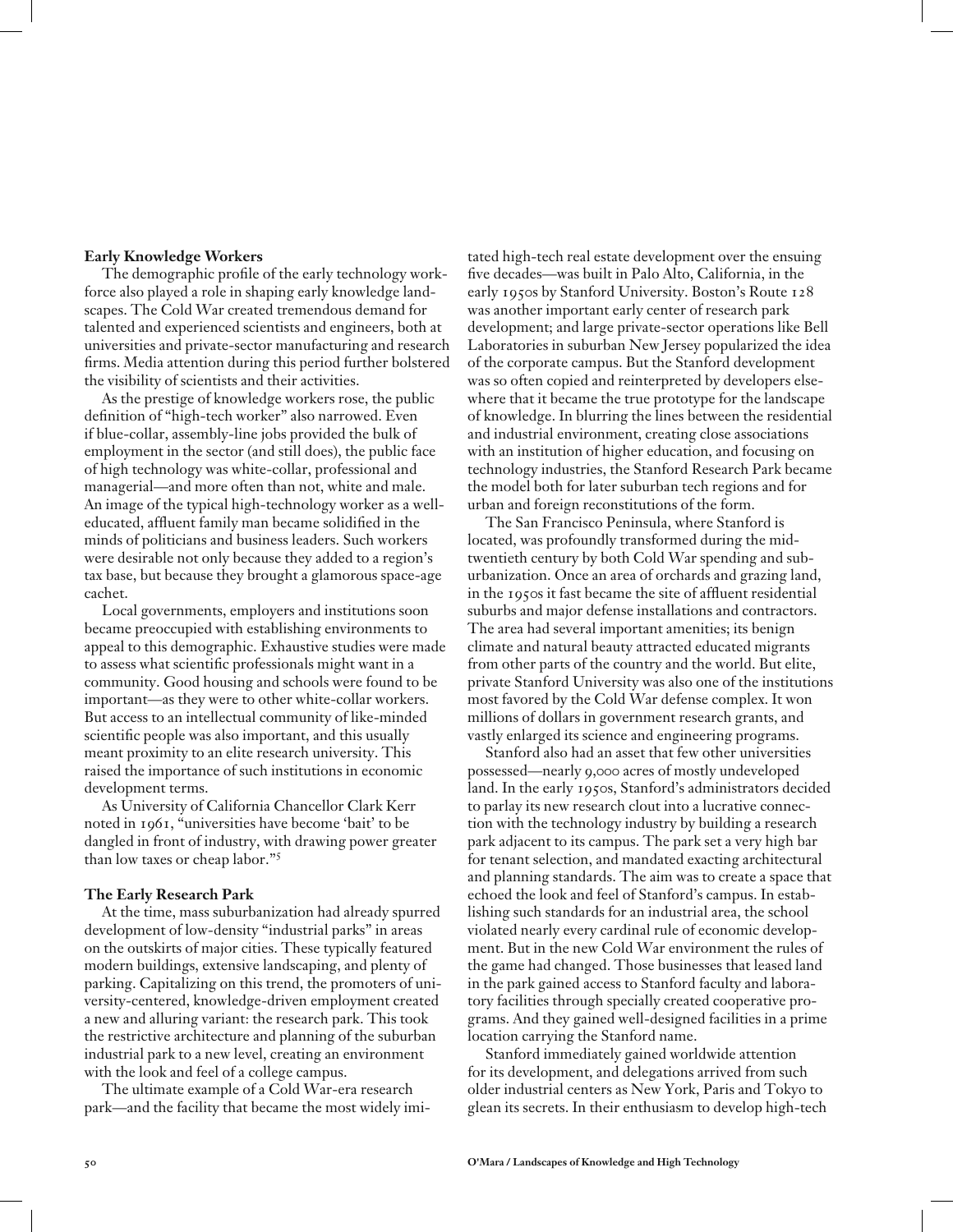

centers of their own, however, imitators often focused on the park's aesthetics without recognizing its tremendous political, economic and demographic advantages. The degree to which wealth and suburban location functioned as advantages becomes clear when one compares Stanford's case to later efforts by other institutions located in economically declining city neighborhoods.

A good number of American research universities had urban campuses. And in the 1960s, 70s and 80s they embarked upon science-focused economic development efforts to "save" their surrounding neighborhoods from economic deterioration and racial change. Yet the unadulterated research park form—with its uniform architecture, low density, and functional exclusivity—proved ill-suited to urban neighborhoods. And in an age of rising urban crime, declining tax bases, and increased social and racial diversity, even the most aesthetically pleasing development could not lure knowledge firms and workers back to the city in great numbers.

In the meantime, suburban high-tech districts boomed, and benefited from a broadening of funding sources. After 1970, a slowing of federal spending and a growing

commercial market for high-tech products made private capital an increasingly important sponsor of knowledge work. Public spending continued to matter a great deal, but the most visible involvement began to come from state and local governments.

In North Carolina, for example, a vigorous statedirected effort to draw research facilities to an underindustrialized rural area near Duke University and the flagship state university at Chapel Hill resulted in the Research Triangle Park. In Texas, state leaders played an instrumental role in wooing two large semiconductor research projects to Austin, seeding a high-tech economy around the University of Texas that eventually led to another prominent American knowledge landscape by the end of the twentieth century.

The headquarters of Microsoft Corporation in Redmond, WA, is located in a suburban campus about 15 miles from downtown Seattle. Like those of many other knowledge-economy firms, Microsoft's facility consists of lowrise, modern buildings set amid landscaped green space, with employee amenities like sports fields and jogging trails. Photo by author.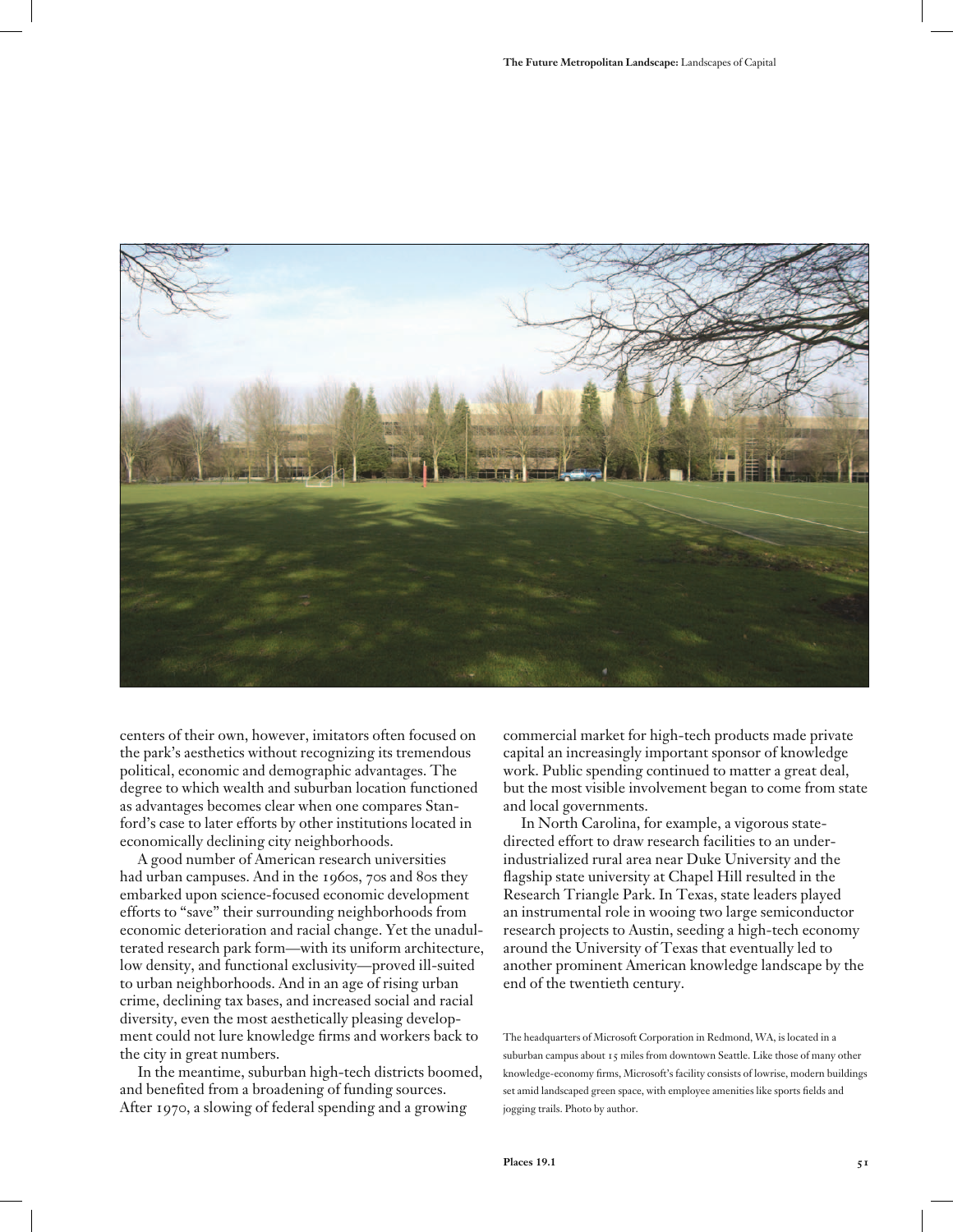### **The Research Park 2.0: Urban and International Reinterpretations**

The American city would have to "come back" before high technology could return to it. After several decades in which the American middle class—knowledge workers included—left the city for the suburbs, changing demographics and new urban amenities began to draw a significant subset of these workers back in the 1990s. And just as high-technology industries had been at the forefront of industrial suburbanization in the post-World War II era, they now became the "pioneer" tenants in newly transformed urban neighborhoods.

One factor in this shift was the end of the Cold War. This allowed the technology industry to choose locations guided more by the preferences of talented employees than by the predilections of the Defense Department. In the 1990s and 2000s the character and diversity of urban neighborhoods were also a powerful draw for educated professionals.

After several decades of failed attempts to create landscapes of knowledge in cities like Philadelphia, New York, and Chicago, high-tech districts began to sprout in downtown neighborhoods during these years. Internet and media companies, not needing large spaces to house server rooms or research laboratories, gravitated to urban districts like Manhattan's "Silicon Alley" and San Francisco's South of Market.

The return of technology work to the city did not involve a wholesale abandonment of the suburban research park ideal, however. Instead, it reinterpreted its forms, keeping basic principles intact. Like their Cold War predecessors, urban technology facilities and districts were designed with the preferences of knowledge workers in mind. In many instances their development was also fueled by intensive public subsidy—in this case, local and national urban development policies that offered significant tax breaks for rehabilitating buildings, constructing urban infill, and bringing jobs back to older urban areas.

These were also districts with distinct geographic identities, separate and different from the urban landscapes that preceded or abutted them. And in many instances, the arrival of high-tech industries accelerated gentrification and the displacement of the traditional working class—despite the fact that it was the heterogeneity and "funk" of urban districts

like San Francisco's Mission District and Seattle's Belltown that drew the new high-tech workers in the first place.

Yet, even as new urban technology districts appeared during the boom years of the 1990s, the suburban model also persisted and flourished. A proliferation of new research parks and corporate campuses began to appear at the outer fringes of American cities. And as high-tech clusters began to emerge in Asia, Europe, and Latin America, the research park went global. Today, in the booming economies of India and China, firms signal their seriousness about joining the knowledge economy by building technology parks and corporate campuses located well outside central business districts. These frequently also bear little trace of local or national culture or building style, instead replicating market-tested American models.

The sandstone buildings and red-tile roofs of Stanford and its adjacent research park were inspired by the Spanish mission style in California. But the appearance of these architectural motifs in research parks elsewhere in the world today owes little to this original source—indicating instead an attempt to evoke the look and feel of Silicon Valley. Even the residential areas catering to these new knowledge workers—many of them foreigners or returning émigrés from the U.S.—pay homage to California's suburban subdivisions.

On the surface, the proliferation of low-density, suburban, economically segregated research parks and gated communities in developing nations seems a disturbing replication of the more unsustainable and socially polarizing aspects of the American metropolitan landscape. Yet, a slightly wider view reveals important differences between global landscapes of knowledge and their U.S. prototypes.

While sometimes imitating the architectural aesthetics of Silicon Valley, other nations have built research parks that are denser and contain greater functional diversity than many of their American counterparts. Real estate costs, of course, play a huge role: in land-scarce Asian and European metropolitan areas, an American-style research campus is often prohibitively expensive. But local cultural preference also appears to be important. In India and China, for example, U.S.-style residential areas can be much denser and more pedestrian-friendly, catering to a population used to multigenerational households, walkable neighborhoods, and shared community amenities.

Without American-style zoning, upscale knowledgeeconomy facilities may exist adjacent to working-class housing, small locally owned shops, or even squatter settlements. Research park buildings may look as if they have been transplanted directly from Cupertino or Redmond, but their

**Above:** Residential areas are also a hallmark of landscapes of knowledge, and incorporate the same architectural motifs regardless of location. A large golf course development in Guangdong Province, southern China, features single-family homes that retail for up to US \$7 million. Photo by author.